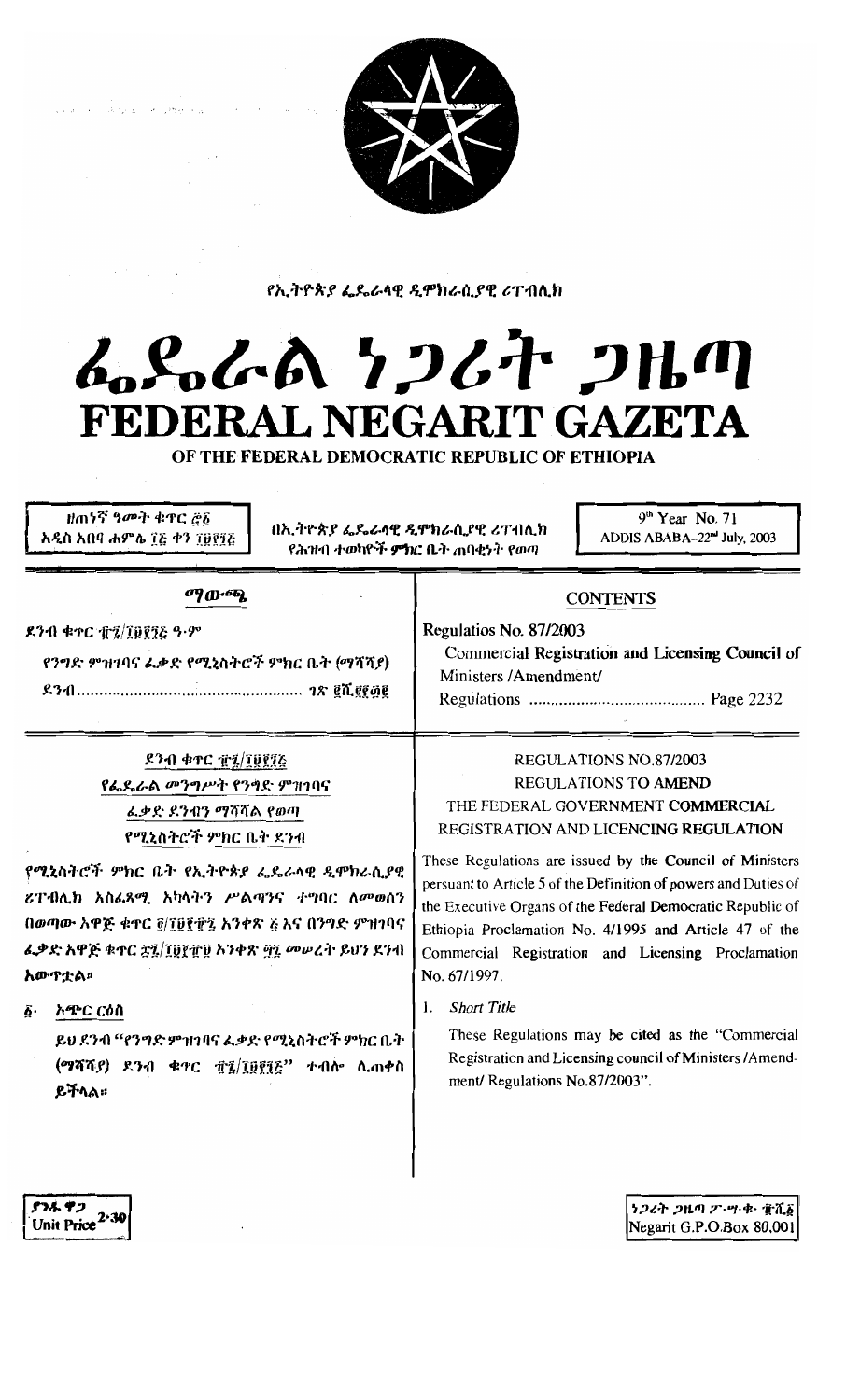Feleral Negarit Gazeta - No. 71 22<sup>nd</sup> july, 2003-Page 2233

#### ማሻሻያ ġ.

የፌዴራል መንግሥት የንግድ ምዝገባና ፌቃድ የሚኒስትሮች ምክር ቤት ዶንብ ቁዋር ፲፫/፲፱፻፹፱ ከዚህ እንደሚከተለው ተሻሽሏል።

- $\ket{v}$ · በደንቡ አንቀጽ ፫ ላይ የሚከተሉት አዲስ ንውስ አንቀጽ  $(i)$  እና  $(i)$  ተጨምረዋል።
	- $``$ ij $\cdot$  ሚኒስትሩ ለልዩ ልዩ አገልግሎት የሚወሉ የማመ ልከቻ የፌቃድና የምስክር ወረቀት ቅጾችን ያዘ ጋጀል።
	- ö በደንበ· ውስተ "ከዚሀ ደንብ ጋር ተያይዞ በሚገኘው ሥንጠረዥ "ለ" ወይም "ሐ" የተመለከተውን አግባብ ያለው ቅጽ በመሙላት" የሚሉት ሀረጎች "ሚኒስቴሩ የሚያዘጋጀውን አግባብ ያለው ቅጽ በመመሳት" በሚሉት ሀረጎች ተተክተዋል።"
- $\Lambda$ ) ከደንቡ *ጋር ተያይዞ የነበረው ሠን*ጠረዥ ' $v$ ' ከዚህ *ማሻሻያ ጋ*ር በተያያዘው አዲስ ሰንጠረዥ ተተክቷል።"
- ደንበ የሚፀናበት ጊዜ  $i^*$

ይህ ደንብ ከሐምሴ ፲፭ ቀን ፲፱፻፺፭ ዓ-ም ጀምሮ የፀና ይሆናል።

### አዲስ አበባ ሐምሌ ፲፭ ቀን ፲፱፻፺፭ ዓ-ም

መለስ ዜናዊ የኢትዮጵያ ፌዴራላዊ ዲሞክራሲያዊ ሪፐብሊክ ጠቅሳይ ሚኒስትር

#### $\overline{2}$ . Amendment

Federal Government commercial registration and licensing council of Ministers regulations NO. 13/1997 is hereby amended as follows.

- a. The following new sub-articles (3) and (4) are added to Article 3 of the Regulations.
	- "3. The Ministry shall prepare application, Licence and certificate forms which will be used for different purposes.
	- 4. In the Regulations the phrase "by completing the appropriate form in the schedule "B" or "C" of these Regulations is replaced by the phrase "by completing the appropriate form prepared by the Ministry."
- b. Schedule 'A' which was attached to the regulation is replaced by the new schedule attached herewith."

### 3. Effective Date

Thes Regulations shall enter into force as of the 22<sup>nd</sup> day of July, 2002.

Done at Addis Ababa, this 22<sup>nd</sup> day of July, 2003.

## Meles Zenawi Prime Minister of the Federal Democratic Republic of Ethiopia

ብርሃንና ሰላም ማተሚያ ድርጅት ታተወ BERHANENA SELAM PRINTING ENTERPRISE